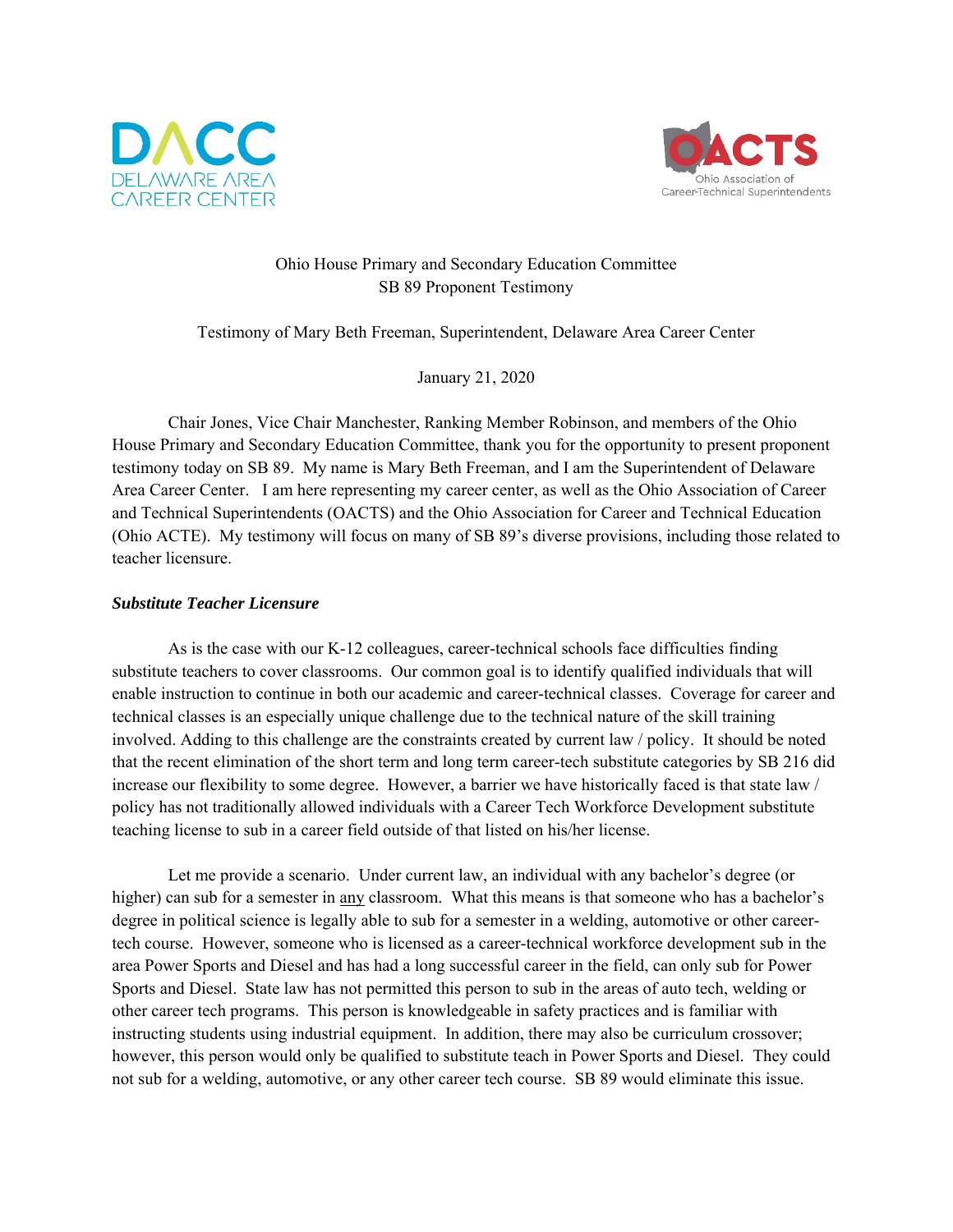# *Transferability of Adult Teaching Permit*

 SB 89 would also allow individuals who possess permits to teach adult education classes to instruct in more than one district. Most adult education instructors are part time, teaching one or two nights per week. Currently, an instructor with an Adult Education permit can only instruct for the district listed on his/her permit. All of my adult instructors have permits that list DACC. If the instructor is interested in teaching for both DACC and Tolles Career and Technical Center, for example, he/she would need to apply for and pay for a second permit. In other words, the permit is not transferable.

 Our reality is that it is difficult to find adult workforce instructors, especially in the current job market. At the same time, the demand for our focused, skill-based training programs is increasing. Allowing adult permits to be used in any adult program increases the availability of instructors, expands opportunities for adult students, and reduces costs for instructors and school districts. Permitting the transferability of an adult ed teaching license would then align with the Administrative guidelines for secondary teaching licenses.

## *Adult Teaching Permit / Sub for High School Courses*

 SB 89 also allows individuals with adult instructor permits—who are employed by a district to teach adult classes—to substitute in career and technical programs at the high school level for up to one semester. This change in law would reduce costs of duplicate credentialing, increase the pool of available subs, and provide more qualified substitutes in emerging / unique career fields.

#### *JVSD Operations*

The SB 89 provisions that address JVSD operations represent common sense changes to state law that increase our schools' flexibility to deal with certain routine scenarios:

- 1. Calamity Days: Currently, all school districts, including JVSDs, must provide a minimum of 1,001 hours of instruction to each student, each year. But JVSDs serve students from multiple home districts and, as a result, face unique challenges with respect to "calamity days." (JVSDs have no control over the home school's decision to close for a calamity day). So while career center school calendars always meet the minimum requirement, calamity days reduce allocated time and for some schools, present a significant obstacle to achieving 1,001 hours for each student. At the same time, CTE students are encouraged to participate in extra-curricular activities related to their career field—students/instructors devote significant attention and resources to these (currently uncounted) opportunities. SB 89 provides career centers some flexibility through variances for calamity days, allowing other activities (such as online lessons, student internships, student projects, etc.) to count towards the hours requirement on a case-bycase basis.
- 2. Annual Organizational Meeting: Ohio law requires school districts to hold an organizational meeting by *January 15* of each year to appoint new board members and elect their president / vice president. (Educational Service Centers are permitted to meet anytime in January). Given